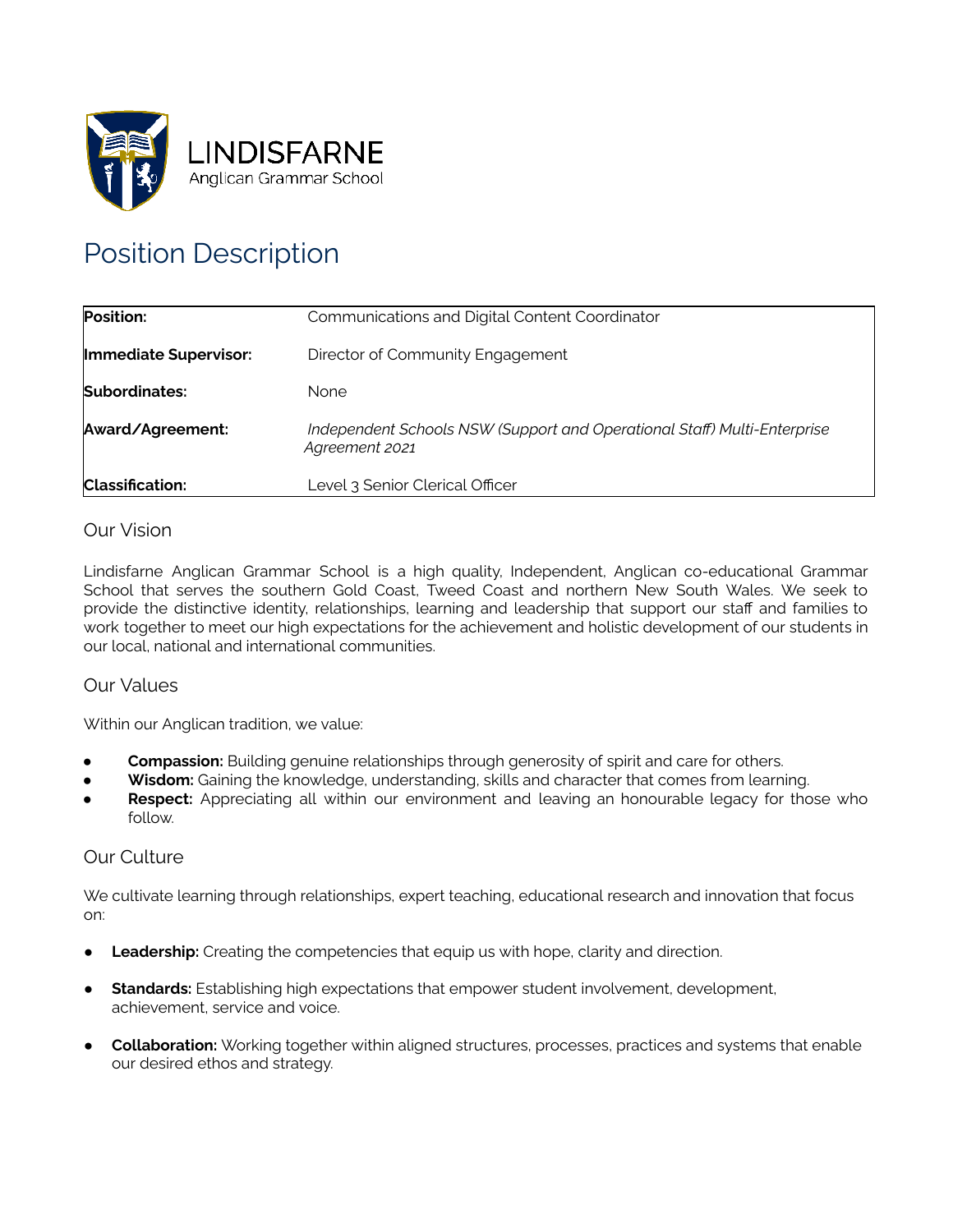## Our Strategic Domains

#### **● Achievement**

 Our Aspiration: A great school privileges the disciplined pursuit of achievement; encourages challenging individual and collective goals; asserts confidence in the capability of all to be successful and seeks out the best processes by which this might be attained, and measures its effectiveness in attaining the best possible outcomes.

#### **● Relationships**

*Our Aspiration:* A great school builds robust and resilient learning relationships within supportive environments that inspire learners to grow in knowledge, skills and character so that they are equipped, empowered and enabled to assume responsibility for making a positive contribution to the world.

#### **● Communication**

**Our Aspiration:** A great school listens to its community carefully and consistently, connecting and communicating with it by creating a credible narrative of the school that honours the legacy of its past, frames the complexity of its present and projects a compelling rationale for a preferred future that serves 21<sup>st</sup> century learning needs.

### **● Initiatives**

**Our Aspiration:** A great school invests significant hope, resources and commitment into research and development by planning, conducting and evaluating intentional projects and initiatives that are aligned to the school's mission, realise the school's vision and demonstrate the school's values in action.

#### **Reputation**

*Our Aspiration:* A great school earns a strong reputation as a great school that exceeds expectations with relation to the quality of its outcomes; the efficiency and efficacy of its processes; its engagement with its community; the consistency of application of its ethos; and the execution of its strategy across the domains of achievement, relationships communications and initiatives.

## The Role

 The Communications and Digital Content Coordinator is responsible for the development, implementation and monitoring of communications, events and activities that lead and support the School's stated objective to be a world-class school for students of the southern Gold Coast, Tweed Coast and northern New South Wales. The role is responsible for leading initiatives that enhance our positive culture and reputation across alumni, students, parents and staff through the provision of high-quality written and digital content.

## Responsibilities and Accountabilities

 Working to support the development of high-level communications and content throughout the School. This would involve:

- Write engaging and error-free content for the majority of the School's communication materials and publications that adheres to Lindisfarne's style guidelines.
- Write and develop high-engagement social media content that reflects the Lindisfarne Way.
- Manage the social media platforms to promote and enhance the School's operations and reputation.
- Project management of the School's publications including timelines, content creation and sourcing, proofing, and printing or electronic distribution.
- Interpret creative direction and adapt points from creative briefs into persuasive copy concepts.
- Propose copy concepts and present underlying strategic thinking to members of the Executive.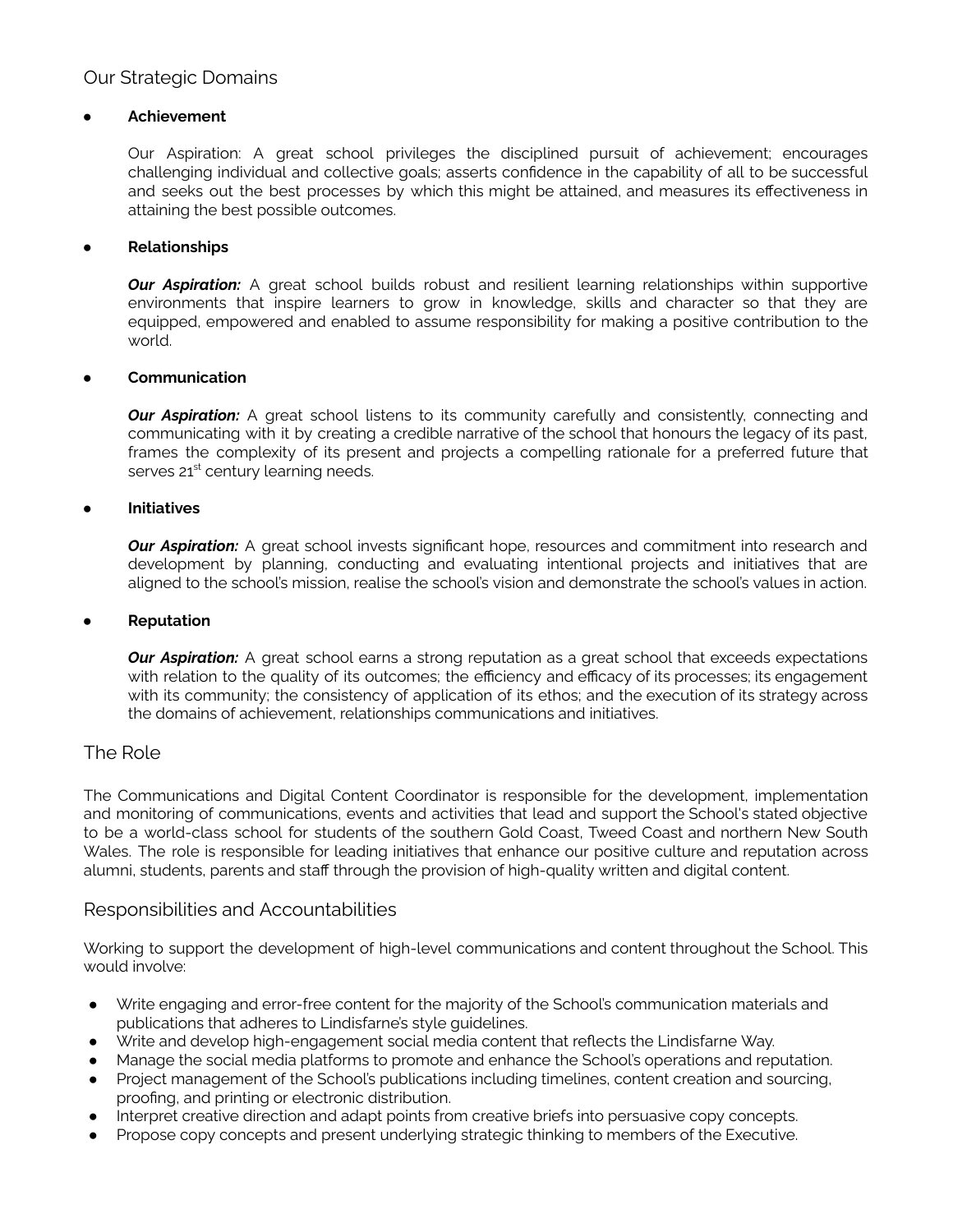- Simultaneously manage multiple projects with short deadlines.
- Design, proofread, update and/or maintain all school print collateral and advertising.
- Maintain and update the School's website through the provision of accurate and engaging content.
- Newsletter Contribute articles to the weekly newsletter and proofread all submissions before distribution.
- Work as part of the Community Engagement team to develop a variety of content marketing materials.
- Contribute and in some circumstances manage school and wider community events as a member of the Community Engagement team, including those outside normal business hours.
- Be available to take photographs of school events for publication in the newsletter, on social media and for publications.
- Carrying out post-event evaluation, including the compilation of assets and reports.
- Produce and maintain a resource bank consisting of advertising copy, photographs, audio-visual and editorial for publication for print, radio and news media and internal use.

# Qualifications

- A current NSW Working with Children Check.
- Relevant tertiary degree,

## Hours of Duty

 This is a full-time role consisting of 38 hours per week, not including a 30-minute unpaid lunch break. Hours are from 8:00am – 4:06pm with additional hours as directed by the Director of Community Engagement. As a member of the Community Engagement team there is an expectation that some hours may fall outside normal business hours

# Key Considerations

A member of the Lindisfarne Anglican Grammar Team is:

- **•** Emotionally intelligent
- A strategic and visionary thinker
- A successful communicator
- A goal oriented achiever
- A sensible risk taker
- A capable decision maker
- A resourceful facilitator
- A visible role model
- A life-long learner
- An astute and agile leader
- A problem solver
- A quick thinker and has a calm demeanour

# Occupational Health & Safety

 All staff are responsible for their own health and safety and for the health and safety of any other person around them. They have a responsibility to comply with all statutory health and safety rules applying to their position and must therefore:

- Read and understand all School Health and Safety regulations applying to their position.
- Comply with standard working practices to ensure all work is performed in a safe manner within the extent of their control over the work situation.
- If within their authority to do so, take personal action to eliminate, avoid or minimise hazards of which they are aware.
- Comply with all occupational health and safety instructions.
- Make proper use of relevant safety devices and personal protective equipment.
- Seek information and advice where necessary before carrying out new or unfamiliar work.